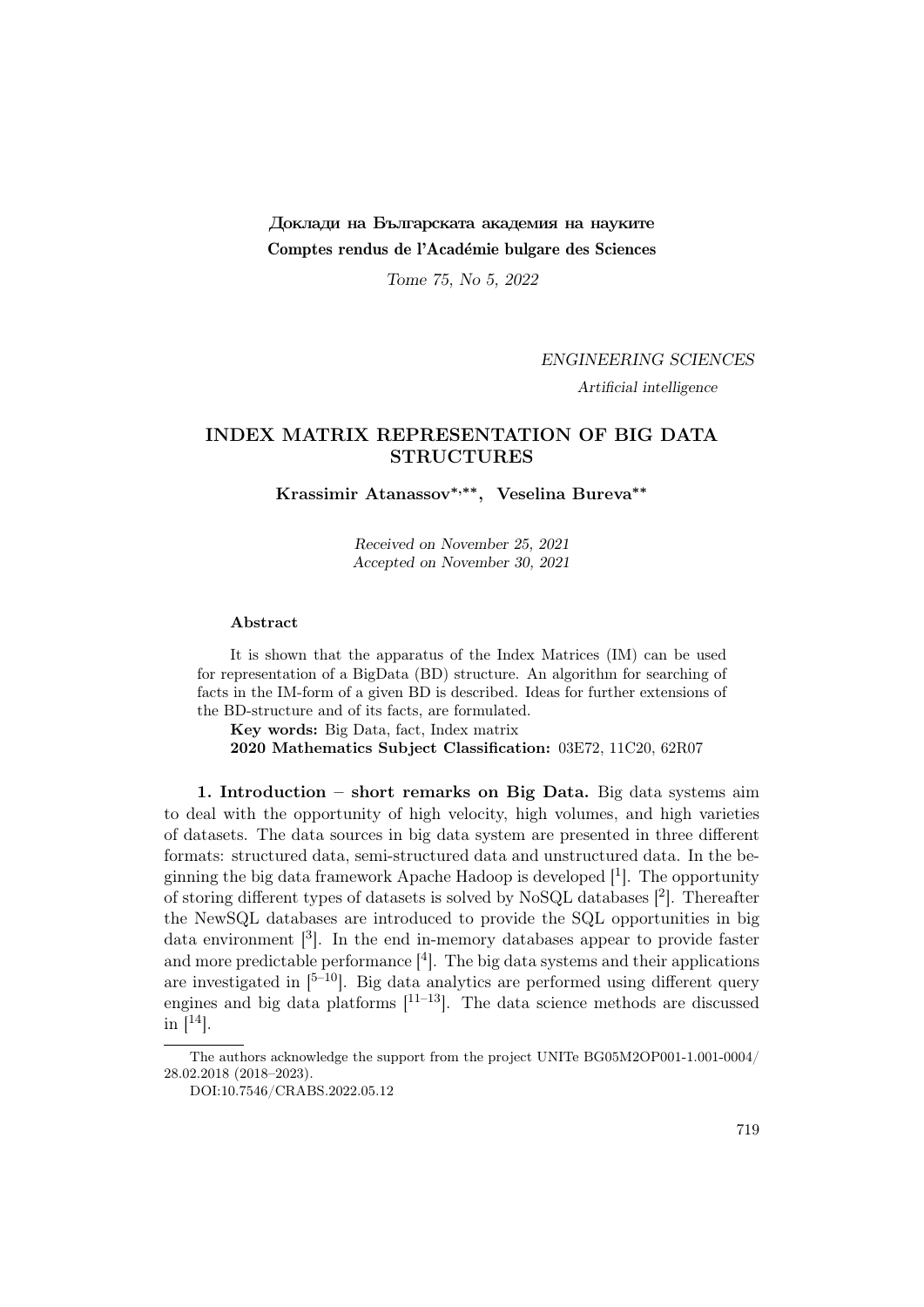The aim of the present paper is to describe a representation of a BD structure, using the apparatus of the Index Matrices (IMs) and to prove that this representation uses essentially smaller volume of the computer memory. An algorithm for searching of facts in a BD structure represented by an IM, is given.

2. Short remark on index matrices. The concept of an Index Matrix (IM) was introduced in  $[15]$  and described in details in  $[16]$ .

Let  $\mathcal I$  be a fixed set of indices and let  $\mathcal X$  be a fixed set of some objects.

We call the object  $[K, L, \{a_{k_i, l_j}\}]$  with index sets K and  $L$   $(K, L \subset \mathcal{I})$ , and IM. It has the form

$$
[K, L, \{a_{k_i, l_j}\}] \equiv \begin{array}{c|cccc} & l_1 & \dots & l_j & \dots & l_n \\ \hline k_1 & a_{k_1, l_1} & \dots & a_{k_1, l_j} & \dots & a_{k_1, l_n} \\ \vdots & \vdots & \ddots & \vdots & \ddots & \vdots \\ a_{k_i, l_1} & \dots & a_{k_i, l_j} & \dots & a_{k_i, l_n} \\ \vdots & \vdots & \vdots & \vdots & \ddots & \vdots \\ a_{k_m, l_1} & \dots & a_{k_m, l_j} & \dots & a_{k_m, l_n} \end{array},
$$

where  $K = \{k_1, k_2, \ldots, k_m\}, L = \{l_1, l_2, \ldots, l_n\},$  for  $1 \le i \le m$ , and  $1 \le j \le n$  $n: a_{k_i,l_j} \in \mathcal{X}$ .

When  $X$  is a set of real numbers; or only the numbers 0 or 1; or logical variables, propositions or predicates, then it is a standard IM, while when  $\mathcal X$  is a set of arbitrary objects, and in particular case – entire IMs, then it is called an extended IM (see  $[16]$ ). Over IMs different operations, extending these over the standard matrices, as well as relations and operators are defined in  $[16]$ . There, 3-dimensional IMs are described, while in  $[17,18]$  *n*-dimensional IMs are introduced.

In practice, below, we will use a 2-dimensional extended IM, but for brevity will denote it only as an IM.

3. On an IM representation of a BD. Let us have a BD with objects (facts) having the form

$$
\left\langle F(\text{name}), \kappa_1^{F(\text{name})}, \kappa_2^{F(\text{name})}, \kappa_{s(F(\text{name}))}^{F(\text{name})}, F(\text{contents}) \right\rangle,
$$

where  $\kappa_1^{F(\text{name})}$  $\binom{F(\text{name})}{1}, \kappa_2^{F(\text{name})}$  $\mathcal{L}^{F(\text{name})}_{2}, \ldots, \mathcal{K}^{F(\text{name})}_{s(F(\text{name}))} \in \mathcal{K}$  is the set of all keywords that the facts of the BD can have at the present moment.

Let the set K be clustered in  $k > 1$  clusters of keywords  $K_1, K_2, \ldots, K_k$ .

Let the BD-facts be collected in  $n_1$  clusters  $C_1^1, C_2^1, \ldots, C_{n_1}^1$ , each one of which, let it be  $C_{i_1}^1$  for some  $i_1: 1 \leq i_1 \leq n_1$ , can be on a final level, i.e., it contains only facts, or it contains sub-clusters  $C_1^{2,i_1}, C_2^{2,i_1}, \ldots, C_{n_{i_1}}^{2,i_1}$  and a set of facts  $S_{i_1}^{1,j}$  $i_1^{1,j}$  and each one of these facts contains keywords from the cluster  $K_i$ .

720 K. Atanassov, V. Bureva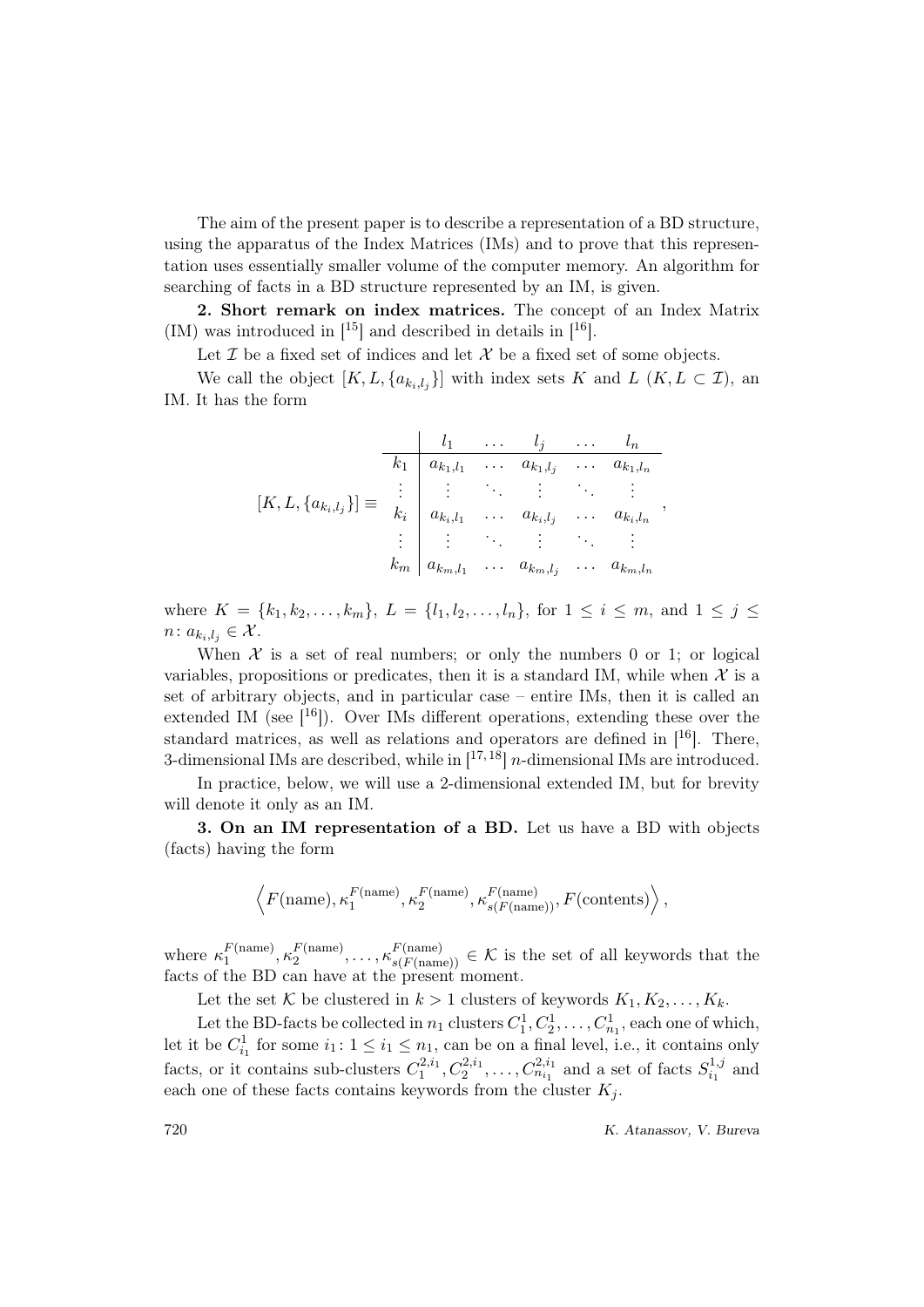Let the BD have clusters on  $q\geq 1$  levels. Therefore, we can construct the IM

$$
[C_1, \mathcal{K}, \{a_{k_i, l_j}\}] \equiv \begin{array}{c|cccc} & K_1 & \dots & K_j & \dots & K_k \\ \hline C_1^1 & a_{C_1^1, K_1} & \dots & a_{C_1^1, K_j} & \dots & a_{C_1^1, K_k} \\ \vdots & \vdots & \ddots & \vdots & \ddots & \vdots \\ a_{C_{i_1}^1} & a_{C_{i_1}^1, K_1} & \dots & a_{C_{i_1}^1, K_j} & \dots & a_{C_{i_1}^1, K_k} \\ \vdots & \vdots & \ddots & \vdots & \ddots & \vdots \\ a_{C_{n_1}^1, K_1} & \dots & a_{C_{n_1}^1, K_j} & \dots & a_{C_{n_1}^1, K_k} \end{array},
$$

where for  $1 \leq i_1 \leq n_1$  and for  $1 \leq j \leq k$ :

$$
a_{C_{i_1}^1, K_j} = \begin{cases} S_{i_1}^{1,j}, \{C_1^{2,i_1}, C_2^{2,i_1}, \dots, C_{n_{2,i_1}}^{2,i_1}\}, & \text{if the cluster } C_{i_1}^1 \text{ is not from a final level and in each of its sub-clusters } C_1^{2,i_1}, C_2^{2,i_1}, \dots, C_{n_{2,i_1}}^{2,i_1} \text{ thereis at least one fact that has keywordsfrom the cluster } K_j, \\ & \text{if the cluster } C_{i_1}^1 \text{ is from a final leveland the set } S_{i_1}^{1,j} \text{ contains all factsthat have keywords from the cluster} \\ K_j, & \text{if the cluster } C_{i_1}^1 \text{ is from a final leveland in none of its sub-clusters thereis a fact having keywords from thecluster } K_j. \end{cases}
$$

In the same way, when we have a cluster  $C_{i_n}^{p,i_1,...,i_{p-1}}$  $i_p^{(p,i_1,...,i_{p-1})}$  from p-th level, where  $1 \leq p \leq q-1$ , we can determine its sub-clusters of  $(p+1)$ -st level (see Fig. 1) and we can construct the IM

$$
[C_{i_p}^{p,i_1,\ldots,i_{p-1}},\{K_1,K_2,\ldots,K_k\},\{a_{k_i,l_j}\}]
$$
\n
$$
= C_1^{p+1,i_1,\ldots,i_p} \begin{vmatrix} K_1 & \ldots & K_j & \ldots & K_k \\ a_{C_1^1,K_1} & \ldots & a_{C_1^1,K_j} & \ldots & a_{C_1^1,K_k} \\ \vdots & \vdots & \ddots & \vdots & \ddots & \vdots \\ a_{C_{i_1}^1} & a_{C_{i_1}^1,K_1} & \ldots & a_{C_{i_1}^1,K_j} & \ldots & a_{C_{i_1}^1,K_k} \\ \vdots & \vdots & \ddots & \vdots & \ddots & \vdots \\ a_{C_{n_p+1,i_1,\ldots,i_p}}^{p+1,i_1,\ldots,i_p} & a_{C_{n_1}^1,K_1} & \ldots & a_{C_{n_1}^1,K_j} & \ldots & a_{C_{n_1}^1,K_k} \end{vmatrix}
$$

Now, we will describe the BD-procedure related to searching of a fact from the BD.

C. R. Acad. Bulg. Sci., **75**, No 5, 2022 721

,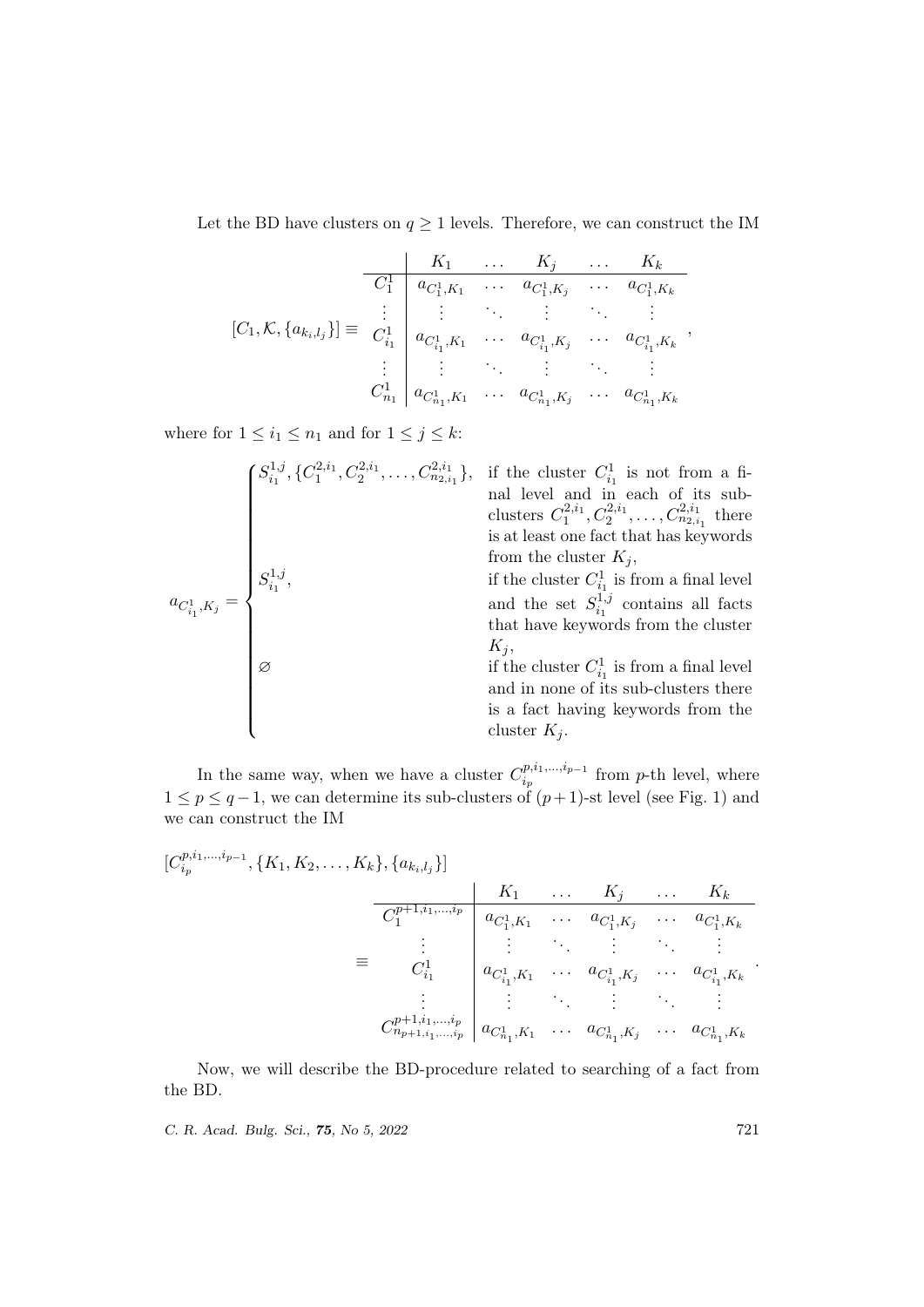

Fig. 1

Let the fact  $\left\langle F(\text{name}), \kappa_1^{F(\text{name}) \right\rangle$  $_1^F$ (name)<br>  $_1^F$ (name)  $\binom{F(\text{name})}{2}, \kappa^{F(\text{name})}_{s(F(\text{name}))}, F(\text{contents})$  have keywords from clusters  $K_{j_1}, K_{j_2}, \ldots, K_{j_t}$ , where  $\{K_{j_1}, K_{j_2}, \ldots, K_{j_t}\} \subset \{K_1, K_2,$  $\ldots, K_k$ . Obviously,  $t < k$ .

The algorithm is the following.

**Step 1.** For each  $u: 1 \le u \le t$  and for each cluster  $C_{i_1}^1$   $(1 \le i_1 \le n_1)$  from first level, we determine all sets of clusters from second level  $\{C_{v_1}^{2,i_1}, C_{v_2}^{2,i_1}, \ldots, C_{v_w}^{2,i_1}\},\$ where  $\{v_1, v_2, \ldots, v_w\} \subseteq \{1, 2, \ldots, n_{2,i_1}\}$  so that each one of these clusters contains a fact with a keyword from cluster  $K_{j_u}$ . Of course, it is possible some of these  $C_{i_1}^1$ -clusters to be empty.

Step 2. We construct the set

$$
\bigcup_{i_1=1}^{n_1} \{C_{v_1}^{2,i_1}, C_{v_2}^{2,i_1}, \dots, C_{v_w}^{2,i_1}\}
$$

of all clusters from the second level in each one of which there exists at least one fact containing keyword from cluster  $K_{j_u}$ .

Step 3. We construct the set

$$
C_2 = \bigcap_{p=1}^t \bigcup_{i_1=1}^{n_1} \{C_{v_1}^{2,i_1}, C_{v_2}^{2,i_1}, \dots, C_{v_w}^{2,i_1}\} = \{C_1^2, C_2^2, \dots, C_{m_2}^2\}.
$$

Step 4. We construct the set

$$
S_{1,j_1,j_2,\dots,j_t} = \bigcap_{p=1}^t \bigcup_{i_1=1}^{n_1} S_{i_1}^{1,j_p}.
$$

722 K. Atanassov, V. Bureva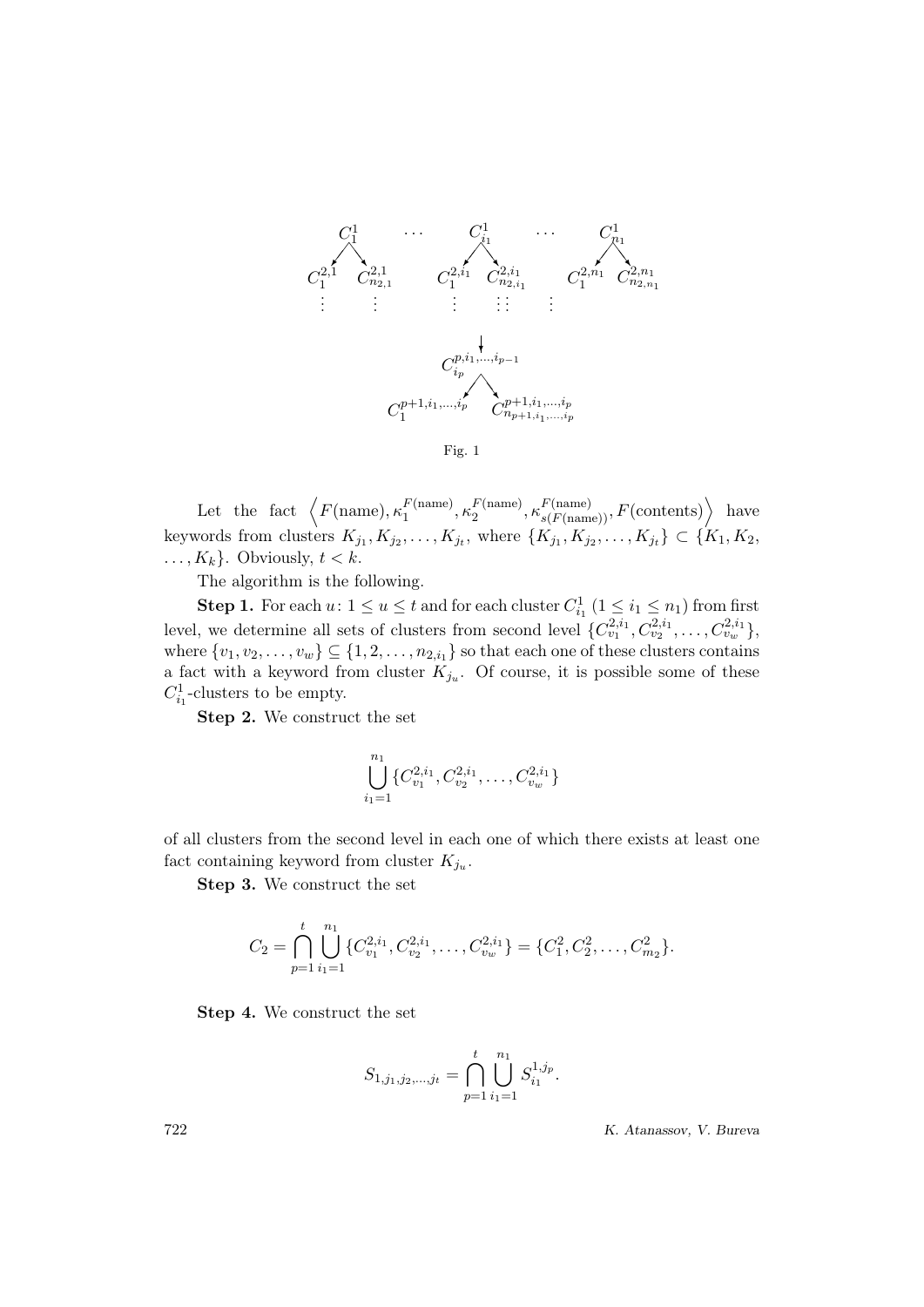Step 5. We construct the IM

|               | $K_{\underline{j_1}}$         | $K_{\underline{j_p}}$ | $\cdots$ | $K_{j_t}$             |
|---------------|-------------------------------|-----------------------|----------|-----------------------|
| $C_1^2$       | $a_{C_1^2,K_{j_1}}$           | $a_{C_1^2,K_{jp}}$    |          | $a_{C_1^2,K_{j_t}}$   |
| $\frac{1}{2}$ |                               |                       |          |                       |
| $C_{i_2}^2$   | $a_{C_{i_2}^2, K_{j_1}}$      | $a_{C_{i_2},K_{j_p}}$ |          | $a_{C_{i_2},K_{j_t}}$ |
| $\frac{1}{2}$ |                               |                       |          |                       |
| $C_{n_2}^2$   | $\bar{a}_{C_{n_2}^2,K_{j_1}}$ | $a_{C_{n_2},K_{j_p}}$ |          | $a_{C_{n_2},K_{j_t}}$ |

We repeat the procedure, until we have measured up the last  $(q$ -th) level, for which we construct the IM

$$
[C_{i_q}^{q,i_1,\ldots,i_{q-1}},\{K_{j_1}, K_{j_2},\ldots, K_{j_t}\},\{a_{k_i,l_j}\}]
$$
\n
$$
\frac{K_{j_1}}{C_1^{q,i_1,\ldots,i_{q-1}}}\left|\begin{array}{ccc}K_{j_1} & \ldots & K_{j_p} & \ldots & K_{j_t} \\ a_{C_1^{q,i_1,\ldots,i_{q-1}},K_{j_1}} & \ldots & a_{C_1^{q,i_1,\ldots,i_{q-1}},K_{j_p}} & \ldots & a_{C_1^{q,i_1,\ldots,i_{q-1}},K_{j_t}} \\ \vdots & \vdots & \ddots & \vdots \\ a_{C_{i_q}^{q,i_1,\ldots,i_{q-1}}} & a_{C_{i_q}^{q,i_1,\ldots,i_{q-1}},K_{j_1}} & \ldots & a_{C_{i_q}^{q,i_1,\ldots,i_{q-1}},K_{j_p}} & \ldots & a_{C_{i_q}^{q,i_1,\ldots,i_{q-1}},K_{j_t}} \\ \vdots & \vdots & \ddots & \vdots \\ a_{C_{n_q}^{q,i_1,\ldots,i_{q-1}}} & a_{C_{n_q}^{q,i_1,\ldots,i_{q-1}},K_{j_1}} & \ldots & a_{C_{n_q}^{q,i_1,\ldots,i_{q-1}},K_{j_p}} & \ldots & a_{C_{n_q}^{q,i_1,\ldots,i_{q-1}},K_{j_t}} \\ \text{where for } 1 \leq i_q \leq n_q \text{ and for } 1 \leq p \leq t: \end{array}\right|;
$$

$$
a_{C_{i_q}^{q,i_1,\ldots,i_{q-1}},K_{j_p}} = \left\{ \begin{array}{ll} S_{i_q}^{q,i_1,\ldots,i_{q-1}}, & \text{if in the cluster } C_{i_q}^{q,i_1,\ldots,i_{q-1}} \text{ there is a fact} \\ & \text{having a keyword from the cluster } K_{j_p}, \\ & \oslash & \text{otherwise,} \end{array} \right.
$$

where  $S_i^{q,i_1,...,i_{q-1}}$  $\frac{q_{i}}{i_q}$  is the set of facts that contain a keyword from the cluster  $K_j$ . Now, we construct the set  $S$  that is the union of all  $S$ -sets. It contains all facts of the BD that have keywords from the clusters  $K_{j_1}, K_{j_2}, \ldots, K_{j_t}$ .

This procedure is the basic one for all other BD-procedures. For example, it is used if the task is to change existing fact with keywords from the clusters  $K_{j_1}, K_{j_2}, \ldots, K_{j_t}$  with a new one, having the same keywords. Also, it will be used if the task is to erase the existing in the BD fact with keywords from the clusters  $K_{j_1}, K_{j_2}, \ldots, K_{j_t}.$ 

The most interesting case is when we must put a new fact, having keywords from the clusters  $K_{j_1}, K_{j_2}, \ldots, K_{j_t}$ . Now, there are two cases.

In the first case, for the new fact there is no condition in which cluster it has to stay. Then, we extend all S-sets of the BD-clusters, having the same keywords, as the new fact.

In the second case, when for the new fact there is information in which cluster of the BD it must be put, then we extend only this S-set that is element of the indicated cluster.

C. R. Acad. Bulg. Sci., **75**, No 5, 2022 723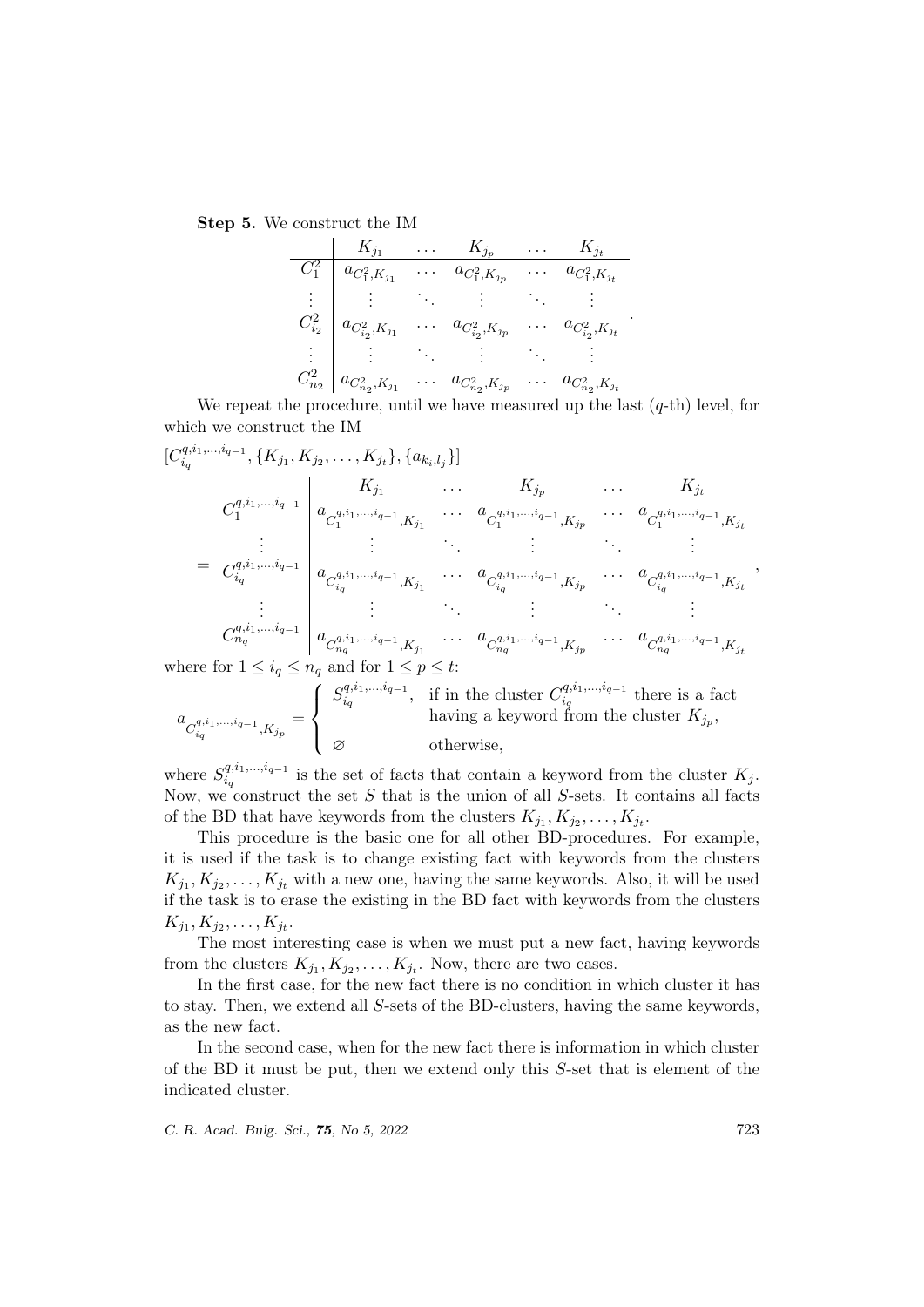The most interesting case is when the new fact contains keywords that do not exists in the set  $K$ . Let these keywords be elements of a new cluster  $L$ . Then we construct a new IM  $[C_1, \mathcal{K} \cup L, \{a_{k_i,l_j}\}]$  and work with it.

Finally, we discuss the size of the BD organized as a standard matrix M and as an IM.

Let f be the number of all BD-facts and let the number of p-th cluster  $K_p$  be  $k_p$ . Therefore, the number of all keywords is  $h = \sum_{n=1}^k k_n$  $p=1$  $k_p$ . Then, in the standard case the size of  $M$  is  $fh$ . In the IM-approach, the number of the IM-elements will be no more than  $fk$ , because each fact will be met in some row of the IMs, representing the respective cluster of facts, but, as seen from the above algorithm, we work only with the keyword-clusters that are  $k$  in number. Obviously,

$$
k \ll h = \sum_{p=1}^{k} k_p.
$$

4. Conclusion: ideas for the future. As it was shown, the volume of the BD-structure represented by IMs is smaller than the volume of a standard BDstructure. Program realization of the IM operations, relations and operators, and the proposed algorithm, is being prepared at the moment. In the future it will be incorporated in some BD-structures.

In [19] an expert system was described whose facts have the form:

$$
\langle F, t_1, t_2, \ldots, t_n \rangle,
$$

where the t-components correspond to time-moments:  $t_{2k-1}$  is the time-moment, in which the fact starts to be valid and  $t_{2k}$  is the time-moment, in which the fact stops to be valid. So, the expert system can answer different questions, e.g.: "Is the fact valid now?", "Has the fact been valid once?", "Has the fact been valid in the past?", "Has the fact been valid sometimes?", "Has the fact been always valid?", "Has the fact been valid often?", "Has the fact been rarely valid?", etc. Now, this idea can be transformed in the case of BD and it can obtain IM-representation, too.

In the present research, we used a 2-dimensional IM that corresponds to the standard matrices. In  $[16]$ , 3-dimensional and in  $[17]$  *n*-dimensional IMs are described. So, by them, we can describe  $n$ -dimensional BD in the same manner, as above.

## REFERENCES

- [<sup>1</sup>] WHITE T. (2015) Hadoop: The Definitive Guide, 4th Ed., O'Reilly.
- <sup>[2</sup>] MEIER A., M. KAUFMANN (2019) SQL & NoSQL Databases: Models, Languages, Consistency Options and Architectures for Big Data, Springer.
- [<sup>3</sup>] HARRISON G. (2015) Next Generation Databases: NoSQL, NewSQL, and Big Data, Apress, 256 pp.